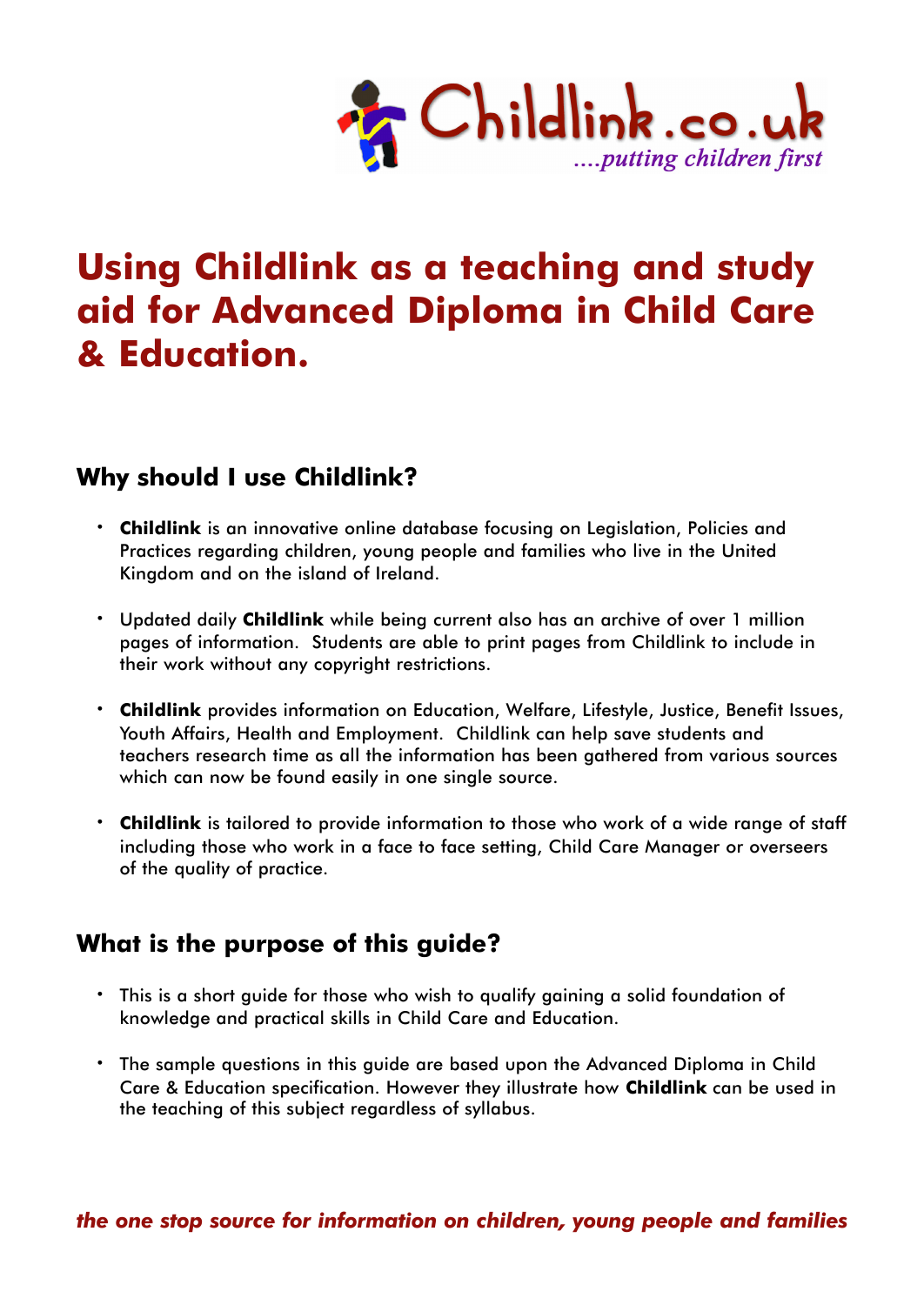

# **When should I use the Search Facility of Childlink?**

With over a million pages online the Child Care & Education examples below illustrate just how easy it is to use the search facility to quickly and accurately find a wide variety of information.

### **Example 1**

There are many definition of Early Years but our preferred one for this guide is taken from The Edinburgh Council's Education Service Improvement Plan. To access this definition just follow these simple steps.

### **(1) What is the definition of early years?**

- **·** Enter **early years** into the search box at the top of the screen and select **Papers** from the **Categories** menu. Then press the **go** button.
- **·** On the search results page click on the entry entitled **'Definition of Early Years** . This will enable you to view the definition.

### **Example 2**

When undertaking a Qualification in Advanced Diploma in Child Care & Education it is important that students have a working knowledge of the legislative context in which they operate.

### **These include:**

- **·** UN Convention on the Rights of the Child
- **·** Children Act 1989
- **·** Education National Curriculum Foundation Stage Early Learning Goals England Order 2003
- **·** Disability Discrimination Act 1995
- **·** Special Educational Needs and Disability Act 2001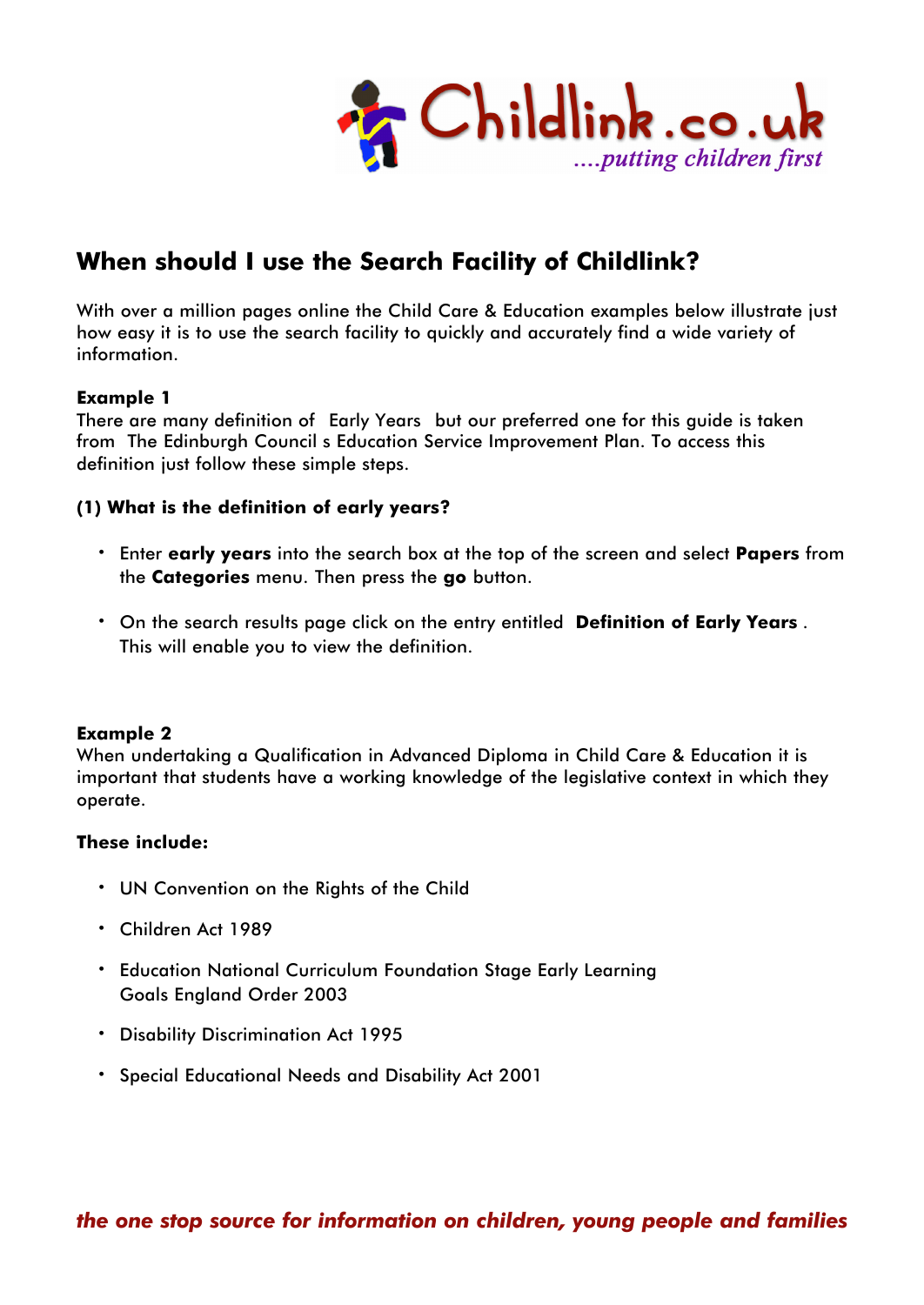

### **(2) Where can I find a copy of UN Convention on the Rights of the Child?**

- **·** Enter **UN Convention** into the search box at the top of the screen and select **Legislation** form the **Categories** Menu. Then press the **go** button.
- **·** On the search results page select the first entry to view a copy of the UN Convention. There are many articles in the U.N. Convention (which the UK ratified in 1992), which are focused on the Child's right to grow in a healthy learning environment.

### **Example 3**

Understanding of Child Development in all its aspects are crucial when undertaking this level of study. There are many key documents covering a wide range of Child Development issues. The following documents are a sample of related papers which can be accessed on Childlink.

- **·** Principles for early years education The Qualifications and Curriculum Authority
- **·** Working Together A Sure Start guide to the childcare and early education field
- **·** The Effects of the Peers Early Educational Partnership (PEEP) on Children's Developmental Progress
- **·** Communication, language and literacy The Qualifications and Curriculum Authority
- **·** Physical development The Qualifications and Curriculum Authority
- **·** All about… Anti Discriminatory Practice Sure Start
- **·** Early Years: Progress in Developing High Quality Childcare and Early Education Accessible to All

### **(3) Identify the principles of Early Years Education?**

- **·** Enter **principles of early years education** into the search box at the top of the screen and select **Papers** form the **Categories** Menu. Then press the **go** button.
- **·** On the search results page select the entry **'Principles for early years education'** to view the relevant information.

## *the one stop source for information on children, young people and families*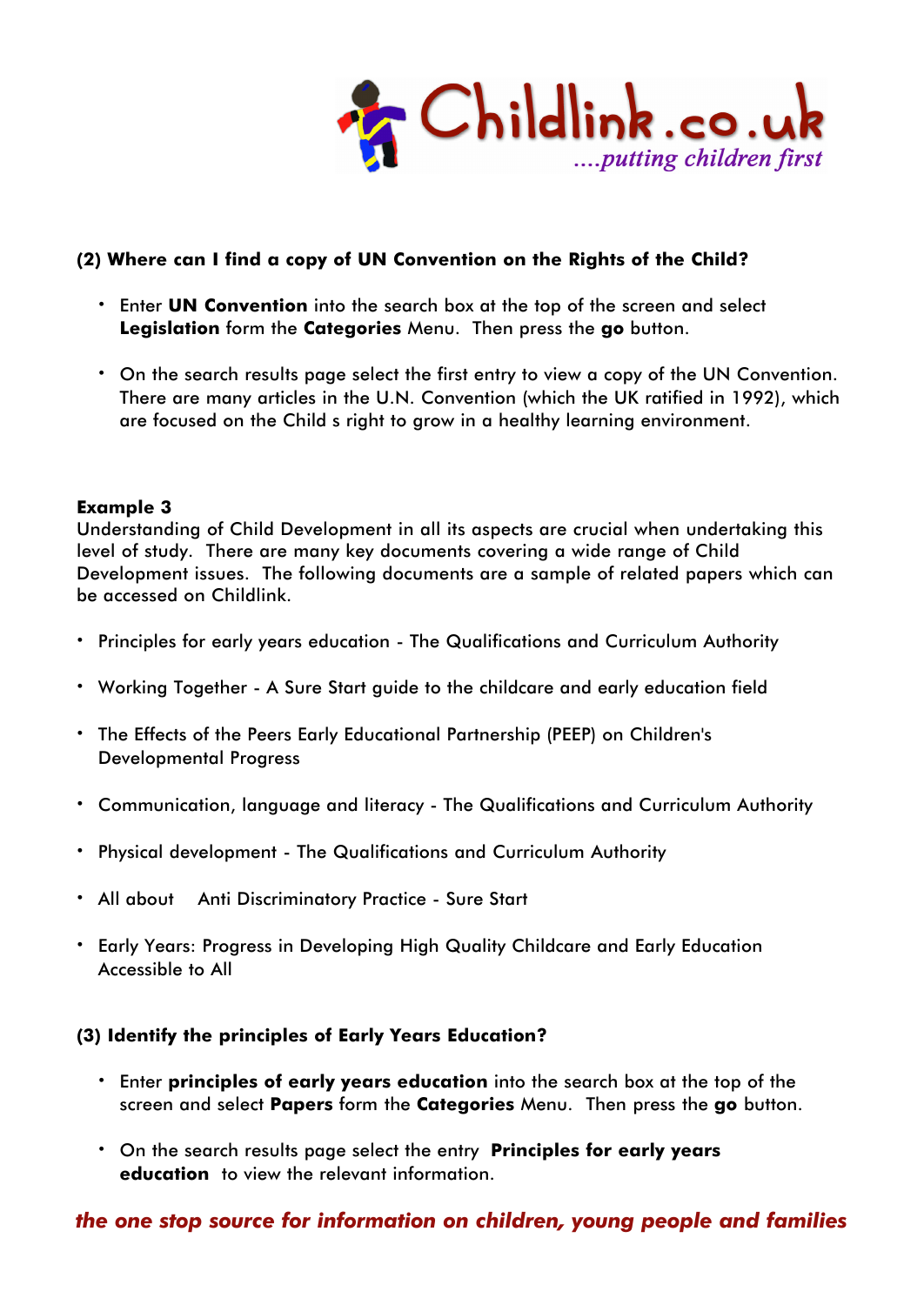

# **Search Tips**

**Childlink** has over a million pages and has extensive information on all major topics relating to children and families. To maximise the use of this service we provide the following search tips.

- **·** The searches in **Childlink** are not case sensitive so entering **EARLY YEARS** or **early years** will get the same results.
- **· Childlink** sorts the results of a search in order of relevance.
- **·** If you are unable to find the information you require online you may revert to our online request service where we endeavour to source such information within 24 hours.

# **When should I use the Regions search?**

This search enables you to search regions that are relevant to your subject. For example:

### **Where can I find information on Safeguarding Children in England?**

- **·** In this case, a Region Search is ideal as there are documents on Safeguarding Children for each region in the UK.
- **·** Enter **Safeguarding Children** in the Search Box at the top of the screen. Select **Papers** from the **Categories** Menu and select **England** from the **Regions** Menu.
- **·** On the search results page select the first entry **'Safeguarding Children A Joint Chief Inspectors' report on arrangements to safeguard children'.**